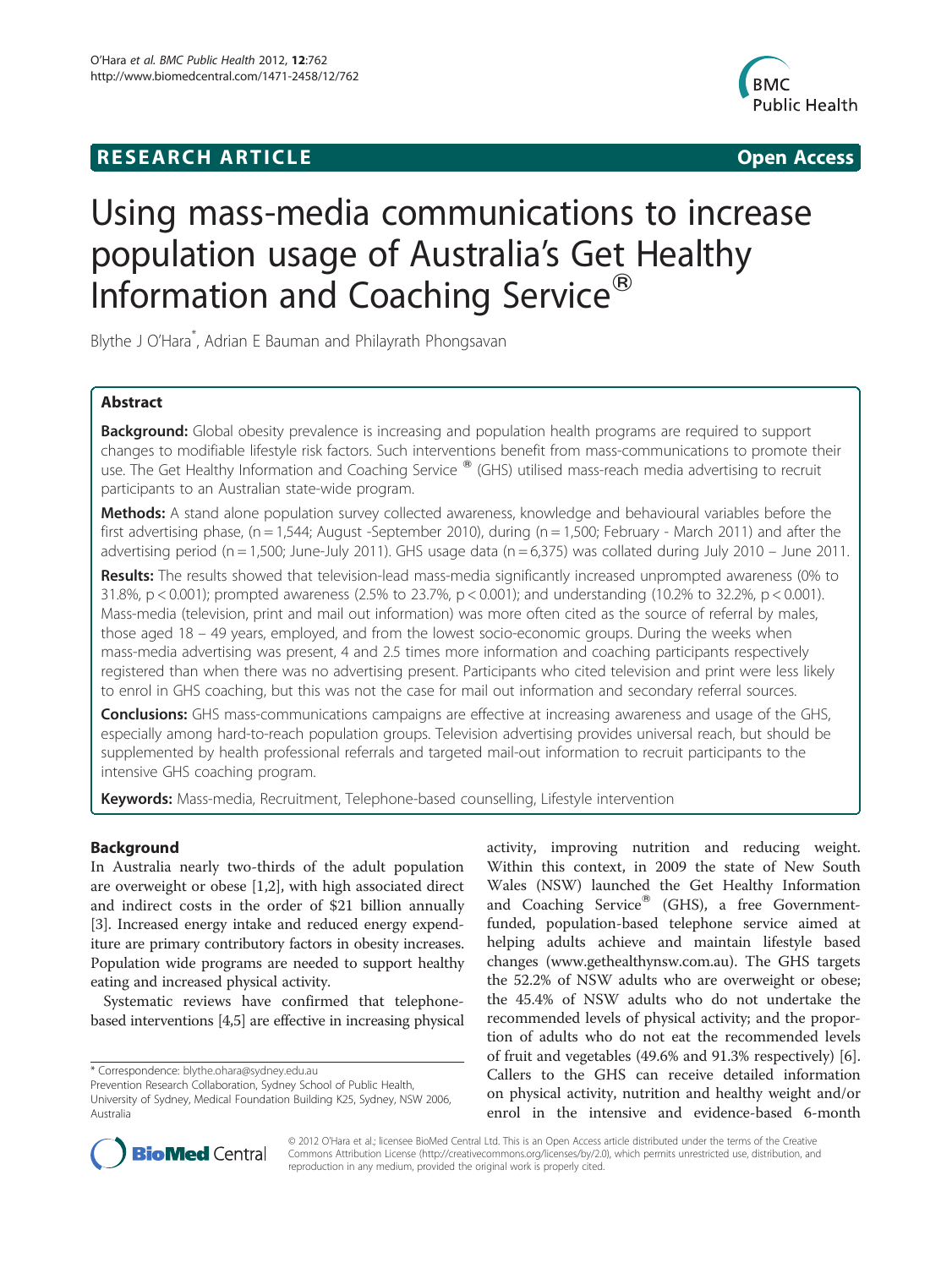coaching (counselling) program that provides ongoing support to assist them in setting and achieving their health related goals.

The GHS was launched and promoted using both state-level GHS specific mass-reach campaigns (February 2009 – June 2009) and indirectly through a national healthy weight mass-media campaign ([www.measureup.](http://www.measureup.gov.au) [gov.au\)](http://www.measureup.gov.au) that included the GHS phone number as a call to action. From July 2010 to June 2011, the GHS was promoted again using the GHS-specific campaign and using the GHS tag line nested within the next phase of the national healthy weight campaign [\(www.swapit.gov.](http://www.swapit.gov.au) [au](http://www.swapit.gov.au)). The GHS-specific campaign included television advertising (two 30-second advertisements and a 15 second advertisement) encouraging people to think about healthier lifestyles and directed people to call the GHS. Supportive marketing activities included radio, print, online advertising and pamphlets being distributed in household letterboxes and home delivered magazines specifically targeted to disadvantaged locations (based on geography and unhealthy lifestyle behaviours). The national healthy weight campaign encouraged the swapping of unhealthy behaviours for healthy ones and prompted viewers to call the GHS phone number.

The use of public education campaigns to catalyse people to think about behaviour change is well understood [\[7-9](#page-9-0)]. The effectiveness of mass-media campaigns in increasing health service utilisation is also recognized [[10\]](#page-9-0) and can be effective at promoting awareness and use of a new service or program [\[11-13](#page-9-0)]. Such a relationship is well established with mass-media being widely used to promote calls to telephone-based smoking cessation services such as Tobacco Quitlines [\[14](#page-9-0)-[17\]](#page-9-0). However, the differential effects of mass-media on accessing Quitlines service levels (eg., quitting information via the mail vs. comprehensive, proactive multi-session behaviour modification programs [[18](#page-9-0)]) are largely unknown. With respect to lifestyle-change programs, limited evidence exists on the relative impact of mass-media campaigns on driving people to different program components, although a previous study has reported that continuous advertising of the GHS state-wide prevention initiative achieves good reach and recall among socio-economically disadvantaged groups [\[19\]](#page-9-0).

The question remains as to the most effective way to increase the population reach of a lifestyle-based telephone counselling service. To answer this question, this paper examines the effectiveness of the mass-reach media campaign on increasing awareness of the GHS and its usage. This paper also examines the associations between the type of media, referral source and GHS usage; in particular what source of referral is most effective at recruiting participants to enrol in the intensive 6-month GHS coaching program.

## Methods

# Get Healthy specific and "Swap it don't stop it" advertising

The GHS mass-media advertising targeted adults aged 25 – 54 years. The first wave of mass-media advertising to promote the GHS was from September 2010 to June 2011. Campaign activities included: television advertisements (15 and 30 second messages; 60:40 peak:off peak television programming)(Figure [1\)](#page-2-0); metropolitan, suburban and primary regional print advertisements; Culturally and Linguistically Diverse print titles; Indigenous print titles; live radio reads on Australian Traffic Network (metropolitan and major regional locations); online advertising and brochure inserts into an "open road" magazine (a bi-monthly subscription magazine that has articles relevant to motorists, car advice, and travel stories and ideas) delivered to 522,000 households across regional NSW, and; letterbox drops into 309,000 households in disadvantaged neighbourhoods across NSW (Table [1\)](#page-3-0).

In NSW, the promotion of the GHS was at the end of "Swap it don't stop it" television advertisements which had been aired for four weeks in March 2011. This television advertisement promotes the notion of swapping unhealthy behaviours for healthier choices to decrease waist circumferences, eg. swapping the lift for the stairs.

## Campaign tracking survey

To evaluate the effects of the September 2010 - June 2011 campaign, a state-wide baseline survey was undertaken in August – September 2010 (time period 1), a follow up survey in February – March 2011 (time period 2); and further follow up survey in June – July 2011 (time period 3). The NSW Ministry for Health engaged a market research agency to undertake this standalone population telephone tracking survey. The target population for the advertising tracking survey was English-speaking NSW adults, aged 18 years and older living in private dwellings with telephone landlines. The households were randomly sampled and respondents were recruited based on the "last birthday" selection method using Random Digit Dialling. The sample size was  $n = 1,500$  for each survey.

#### Survey measures

Information was collected via telephone-based interviews on socio-demographic variables (age, gender, geographical location, education, household composition, employment status, income, language spoken at home, Indigenous status, and postcode); self-reported health, weight (kg), height (cm); campaign recall (where participants were asked to describe any healthy lifestyle advertising they had seen), campaign recognition (where participants were described the advertising and asked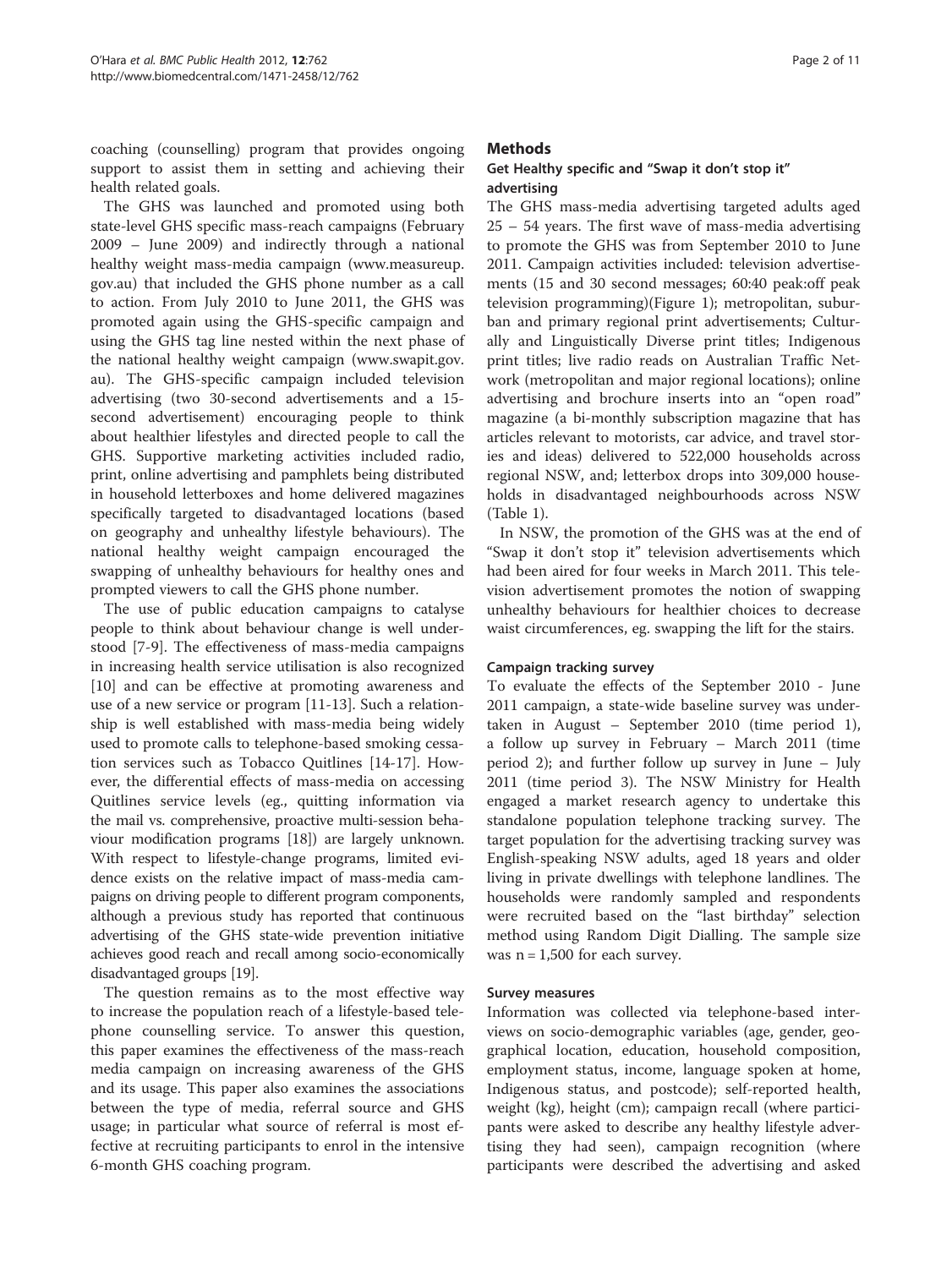<span id="page-2-0"></span>

about recognition), message take-out, actions as a result of seeing the advertising and perceived service effectiveness and personal relevance. The survey took less than 10 minutes to complete.

## GHS usage data

To examine which referral pathways were associated with GHS service levels, participant usage data from July 2010 to June 2011 was examined. Participants were classified according to service levels: information-only participants who received (via mail or e-mail) an information package on healthy eating [[20\]](#page-9-0), physical activity [\[21](#page-9-0)], and achieving or maintaining a healthy weight; coaching participants who received 10 individually-tailored calls to support behaviour change [[22-24](#page-9-0)], provided by a university qualified health coach. GHS health coaches collect socio-demographic characteristics (gender, date of birth, residential postcode, highest level of education obtained, current employment status, language spoken at home and Indigenous status [[25](#page-9-0)]). The postcode of participants is then used to determine Socio-Economic Indexes for Areas (SEIFA), and represent as quintile of relative area disadvantage [\[26](#page-9-0)]. The postcode is also used to compute Accessibility-Remoteness Index of Australia Plus (ARIA) [\[27](#page-9-0)], a measure of remoteness. All participants were also asked how they heard about GHS (referral source).

#### Ethics approval

Informed consent was obtained from all participants prior to their information being included in this study. The study was approved by the University of Sydney Human Research Ethics Committee (Ref. no. 02-2009/ 11570 and 20110906/14113).

#### Statistical analysis

Statistical analyses were conducted using SPSS 19.0 (IBM SPSS Inc. 2011). A media exposure variable was created; low exposure periods included weeks when there was no paid media, medium exposure periods which included some mass-media but did not include television, and high exposure periods which included television advertising. Chi-square tests were performed to examine 1) the relationship between the time of the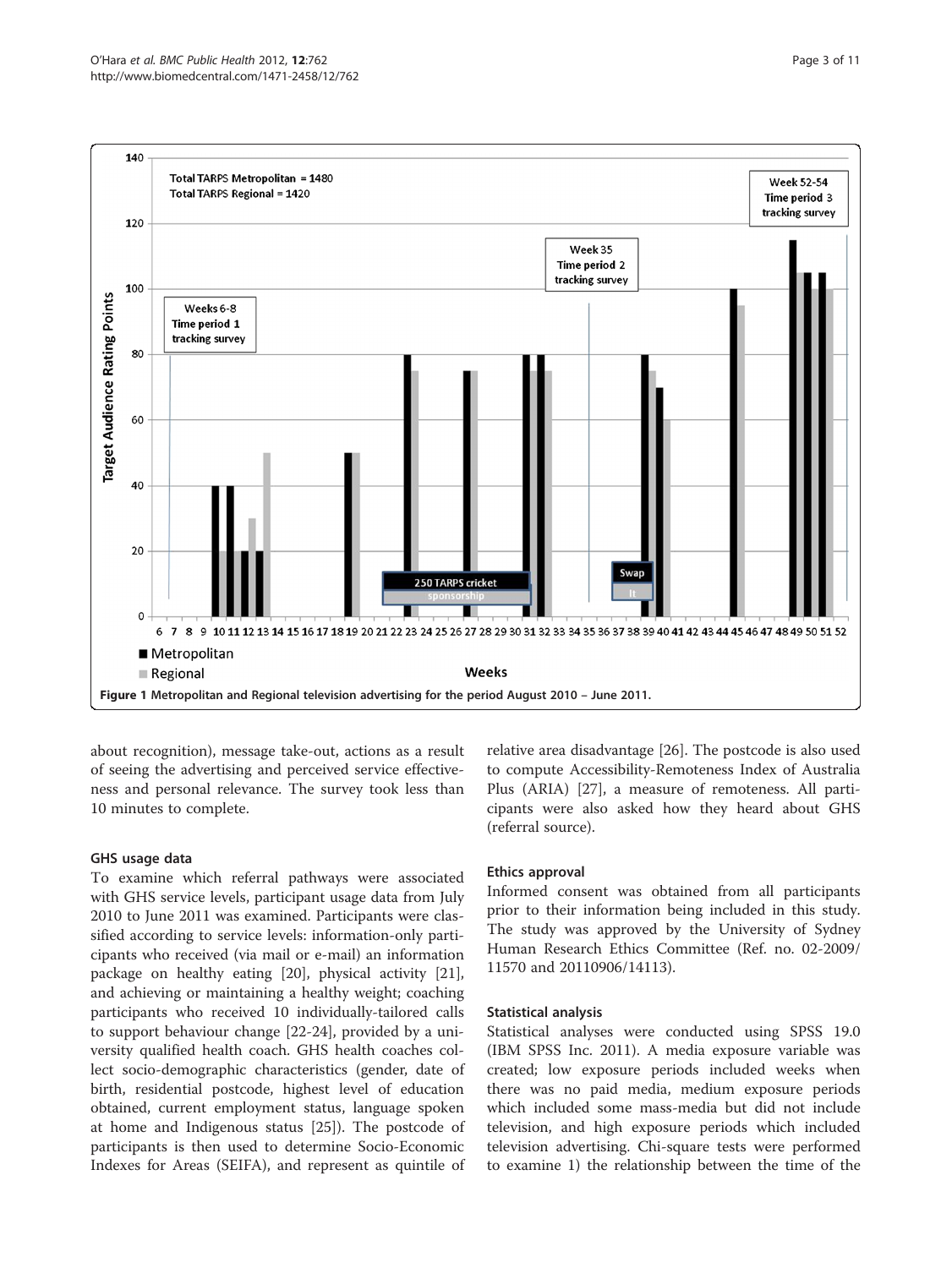<span id="page-3-0"></span>

|  |  |  |  |  | Table 1 Weeks and type of advertising in July 2010- June 2011 |
|--|--|--|--|--|---------------------------------------------------------------|
|--|--|--|--|--|---------------------------------------------------------------|

| week 1 - 9                                                                                                                                             | Time period 1 tracking survey;<br>no advertising                                                                          | week 31 | TV, press & online                                                                                                                                                                                                                          |  |  |  |  |  |  |
|--------------------------------------------------------------------------------------------------------------------------------------------------------|---------------------------------------------------------------------------------------------------------------------------|---------|---------------------------------------------------------------------------------------------------------------------------------------------------------------------------------------------------------------------------------------------|--|--|--|--|--|--|
| week 10                                                                                                                                                | TV, print, radio & online                                                                                                 | week 32 | TV, press & online                                                                                                                                                                                                                          |  |  |  |  |  |  |
| week 11                                                                                                                                                | TV & online advertising                                                                                                   | week 33 | online                                                                                                                                                                                                                                      |  |  |  |  |  |  |
| week 12                                                                                                                                                | TV, print, radio & online                                                                                                 | week 34 | no advertising                                                                                                                                                                                                                              |  |  |  |  |  |  |
| week 13                                                                                                                                                | TV & online                                                                                                               | week 35 | <b>Time period 2 tracking survey;</b> no advertising                                                                                                                                                                                        |  |  |  |  |  |  |
| week 14                                                                                                                                                | online                                                                                                                    | week 36 | Letter box drops & magazine inserts in<br>prescribed geographical locations                                                                                                                                                                 |  |  |  |  |  |  |
| week 15                                                                                                                                                | online                                                                                                                    | week 37 | Letter box drops & magazine inserts & "Swap it" branding                                                                                                                                                                                    |  |  |  |  |  |  |
| week 16                                                                                                                                                | online                                                                                                                    | week 38 | Magazine inserts, press, online & "Swap it" branding                                                                                                                                                                                        |  |  |  |  |  |  |
| week 17                                                                                                                                                | online, print & radio                                                                                                     | week 39 | TV, magazine inserts, press, online & "Swap it" branding                                                                                                                                                                                    |  |  |  |  |  |  |
| week 18                                                                                                                                                | online advertising                                                                                                        | week 40 | TV, magazine inserts, press, online & "Swap it" branding                                                                                                                                                                                    |  |  |  |  |  |  |
| week 19                                                                                                                                                | TV, print, radio & online                                                                                                 | week 41 | Print & online                                                                                                                                                                                                                              |  |  |  |  |  |  |
| week 20                                                                                                                                                | no advertising                                                                                                            | week 42 | print                                                                                                                                                                                                                                       |  |  |  |  |  |  |
| week 21                                                                                                                                                | TV & print                                                                                                                | week 43 | print                                                                                                                                                                                                                                       |  |  |  |  |  |  |
| week 22                                                                                                                                                | TV                                                                                                                        | week 44 | print                                                                                                                                                                                                                                       |  |  |  |  |  |  |
| week 23                                                                                                                                                | TV & print                                                                                                                | week 45 | TV & print & online                                                                                                                                                                                                                         |  |  |  |  |  |  |
| week 24                                                                                                                                                | TV                                                                                                                        | week 46 | Print & online                                                                                                                                                                                                                              |  |  |  |  |  |  |
| week 25                                                                                                                                                | TV                                                                                                                        | week 47 | Print & online                                                                                                                                                                                                                              |  |  |  |  |  |  |
| week 26                                                                                                                                                | TV                                                                                                                        | week 48 | Print & online                                                                                                                                                                                                                              |  |  |  |  |  |  |
| week 27                                                                                                                                                | TV                                                                                                                        | week 49 | TV & print & online                                                                                                                                                                                                                         |  |  |  |  |  |  |
| week 28                                                                                                                                                | TV and online                                                                                                             | week 50 | TV & print                                                                                                                                                                                                                                  |  |  |  |  |  |  |
| week 29                                                                                                                                                | TV and online                                                                                                             | week 51 | TV & print                                                                                                                                                                                                                                  |  |  |  |  |  |  |
| week 30                                                                                                                                                | TV and online                                                                                                             | week 52 | Time period 3 tracking survey; no advertising                                                                                                                                                                                               |  |  |  |  |  |  |
| Total advertising throughout the year                                                                                                                  |                                                                                                                           |         |                                                                                                                                                                                                                                             |  |  |  |  |  |  |
| <b>Print advertisements</b>                                                                                                                            | • 26 in metropolitan press titles                                                                                         |         | • 75 in culturally and linguistically diverse press titles                                                                                                                                                                                  |  |  |  |  |  |  |
|                                                                                                                                                        | • 104 in suburban press titles                                                                                            |         |                                                                                                                                                                                                                                             |  |  |  |  |  |  |
|                                                                                                                                                        | • 205 in primary regional press titles                                                                                    |         | • 10 in Aboriginal press titles                                                                                                                                                                                                             |  |  |  |  |  |  |
| <b>Online advertisements</b><br>• 15 sec pre roll advertising; behavioural and demographic targeted advertising; direct traffic and<br>sponsored links |                                                                                                                           |         |                                                                                                                                                                                                                                             |  |  |  |  |  |  |
|                                                                                                                                                        |                                                                                                                           |         | Letterbox drops and Magazine inserts • 309,000 letter box drops; 271,254 metropolitan households and 37,087 regional households specifically<br>targeted to disadvantaged locations (based on geography and unhealthy lifestyle behaviours) |  |  |  |  |  |  |
|                                                                                                                                                        |                                                                                                                           |         | . 522,000 inserts into "open road", 161,000 in Newcastle and Hunter region, 121,000 in North Coast region,<br>69,000 Southern Tablelands and Central West NSW and 109,000 South Coast NSW.                                                  |  |  |  |  |  |  |
| Radio                                                                                                                                                  | • 440 "live read" 10 sec advertisements in metropolitan Sydney                                                            |         |                                                                                                                                                                                                                                             |  |  |  |  |  |  |
|                                                                                                                                                        | • 200 "live read" 10 sec advertisements in regional locations (Central Coast, Newcastle, Nowra, Lithgow<br>and Wollongong |         |                                                                                                                                                                                                                                             |  |  |  |  |  |  |

survey and participant socio-demographic variables and GHS mass-media awareness, knowledge, behaviours and beliefs, and 2) the relationship between referral source and participant socio-demographic variables and participant type. Adjustment of significance method was made using the Bonferroni method [[28](#page-10-0)]. Logistic regression models were computed to examine the association between 1) unprompted vs prompted awareness and actions, and socio-demographic variables, and 2) referral sources, media exposure and service levels (informationonly vs coaching).

# Results

## Campaign tracking survey

The profile of survey participants was similar across the three survey periods (data not shown). The majority were female (54.7%); aged over 45 years (67.3%); were employed part or full time (55.2%); were non-Aboriginal (97.9%); spoke English at home (93.4%); had obtained a certificate, diploma, bachelors degree or higher (55.3%); had a household income of greater than AUS\$50,000 (58.1%); and were from Sydney (61.0%); further 47.3% of respondents were from the lowest two quintiles of area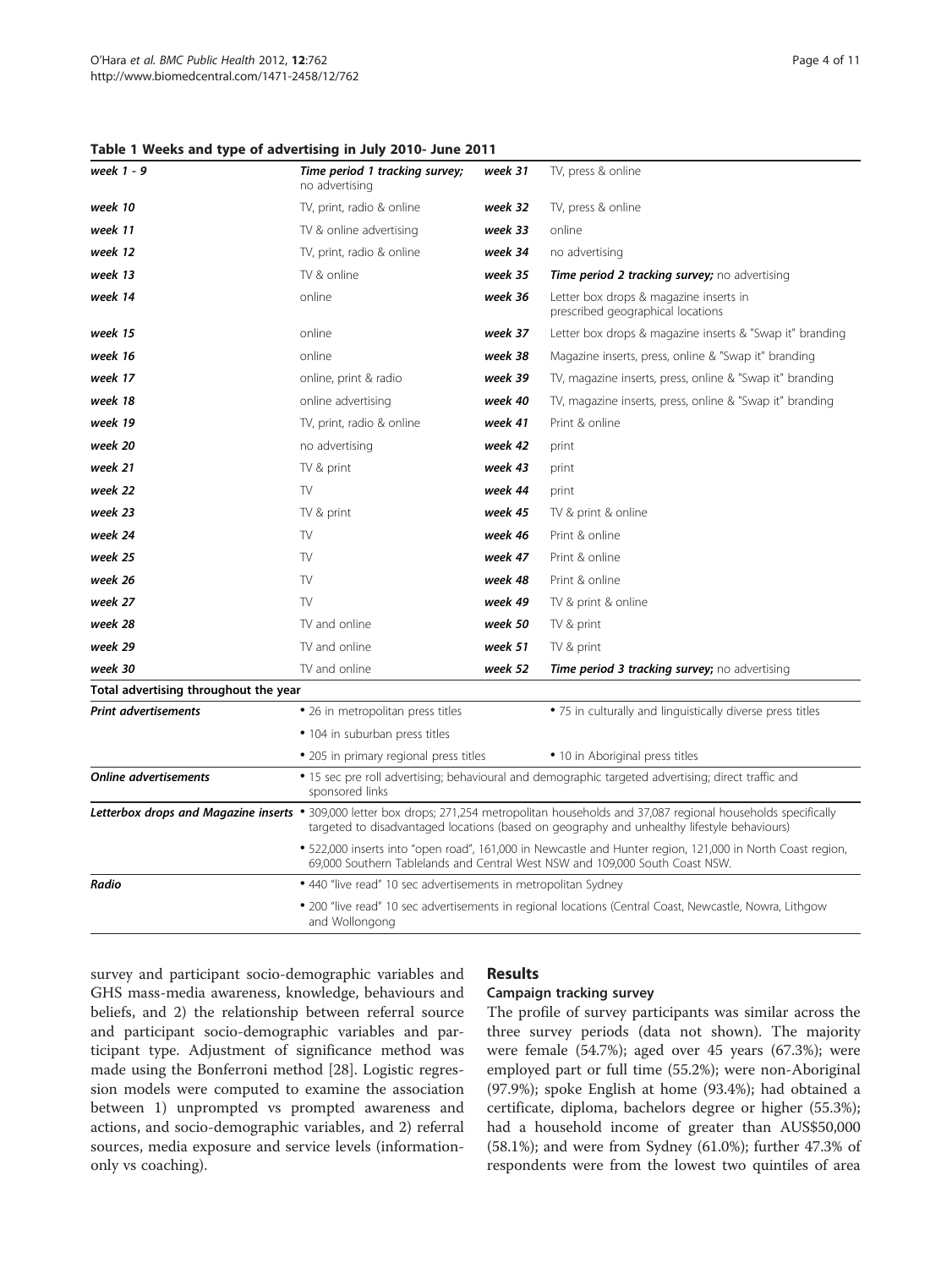disadvantage. Approximately 52.6% were classified as being overweight or obese according to their Body Mass Index (BMI); and 49.3% reported that they were 'more' or 'much more' physically active than others their age. Overall, the profile of survey participants is similar to the target group of GHS and therefore the target audience of the campaign, in terms of their BMI and physical activity levels.

The impact of the GHS campaign on awareness is shown in Table 2. Unprompted awareness increased from 0.0% at baseline to 31.8% at time period 2, and 5.9% at time period 3 (all  $p < 0.001$ ), and prompted awareness of the GHS increased from 2.5% to 23.7% and 19.8% (all  $p < 0.001$ ). Understanding of the GHS massmedia communications messages increased from 10.2% at baseline to 31.8% and 32.2% at follow up (all p < 0.001). There was also an increase in survey respondents reporting that they had undertaken action as a result of seeing the advertising (from 2.4% to 4.9% and 3.8%, p < 0.05); more respondents reported that they had called GHS, reviewed the website or encouraged others to call GHS (from 0.0% to 4.0% and 7.7%, not significant); there was a significant increase in knowledge that

the service had a free call number (from 22.4% to 35.4% and  $38.1\%$ , all  $p < 0.001$ ) and that the service was provided by a Government agency between baseline and time period 3 (from  $87.5\%$  to  $95.3\%$ ,  $p < 0.05$ ). There was a moderate but significant increase in the belief that the GHS would be effective or very effective (from 49.4% to 52.9% and 53.0%,  $p < 0.05$ ) but there was no increase in the belief that the GHS was of personal relevance (data not shown).

Multivariate logistic regression examining which participants were more likely to report unprompted and prompted awareness of the GHS campaign (data not shown) found that those who had a post-school education were more likely than those with high school education level to report unprompted campaign awareness (AOR: 1.6, 95% CI: 1.1-2.3, p < 0.05). Those respondents who lived outside of Sydney were significantly less likely to report unprompted campaign recall than those who lived in Sydney (AOR: 0.7, 95% CI: 0.5-1.0, p < 0.05). In relation to prompted campaign awareness, those in the least advantaged quintiles of advantage were significantly less likely to report prompted campaign recall (AOR: 0.9, 95% CI: 0.7-1.0, p < 0.05) and those who were

|                                                                            | Time period 1<br>$n = 1.544$ |      |      | Time period 2<br>$n = 1,500$ | p-value# | Time period 3<br>$n = 1,500$ | $p$ -value $F$ |           |
|----------------------------------------------------------------------------|------------------------------|------|------|------------------------------|----------|------------------------------|----------------|-----------|
|                                                                            | n                            | %    | n    | %                            |          | n                            | $\%$           |           |
| Unprompted awareness of generic advertising related to healthy lifestyles  |                              |      |      |                              |          |                              |                |           |
| Yes                                                                        | 938                          | 61.7 | 1113 | 75.6                         | **       | 1009                         | 69.3           | **        |
| <b>No</b>                                                                  | 582                          | 38.3 | 360  | 24.4                         |          | 446                          | 30.7           |           |
| Unprompted awareness of specific advertising related to healthy lifestyles |                              |      |      |                              |          |                              |                |           |
| Get Healthy Service (GHS)                                                  | $\Omega$                     | 0.0  | 154  | 31.8                         | **       | 44                           | 5.9            | **        |
| National "Measure up" campaign                                             | 204                          | 28.8 | 118  | 24.4                         |          | 261                          | 34.8           |           |
| Go for 2 & 5 national fruit/vegetable campaign                             | 15                           | 2.1  | 51   | 10.5                         |          | 12                           | 1.6            |           |
| Commercial & other message recall [unrelated]                              | 490                          | 69.2 | 161  | 33.3                         |          | 434                          | 57.8           |           |
| Prompted awareness of GHS on Television                                    |                              |      |      |                              |          |                              |                |           |
| Prompted awareness of GHS advertisement                                    | 38                           | 2.5  | 348  | 23.7                         | **       | 291                          | 19.8           | **        |
| No awareness                                                               | 1495                         | 97.5 | 1122 | 76.3                         |          | 1180                         | 80.2           |           |
| Prompted awareness of GHS from Print medium                                |                              |      |      |                              |          |                              |                |           |
| Prompted awareness of GHS advertisement                                    | 101                          | 6.7  | 141  | 9.7                          | ₩        | 119                          | 8.2            | <b>NS</b> |
| No awareness                                                               | 1408                         | 93.3 | 1317 | 90.3                         |          | 1328                         | 91.8           |           |
| Prompted awareness of GHS from Magazines                                   |                              |      |      |                              |          |                              |                |           |
| Prompted awareness of GHS advertisement                                    | 60                           | 3.9  | 95   | 6.5                          | ⋇        | 87                           | 5.9            | $\ast$    |
| No awareness                                                               | 1464                         | 96.1 | 1366 | 93.5                         |          | 1376                         | 94.1           |           |
| Prompted awareness of GHS on Radio                                         |                              |      |      |                              |          |                              |                |           |
| Prompted awareness of GHS advertisement                                    | 80                           | 5.3  | 131  | 8.9                          | **       | 130                          | 8.9            | **        |
| No awareness                                                               | 1436                         | 94.7 | 1341 | 91.1                         |          | 1338                         | 91.1           |           |

# Significance value for comparison time period 1 to time period 2 (pre- to post-campaign),chi-square test for categorical data and one-tailed t-test for means.

Ŧ Significance value for comparison time period 1 to time period 3 (pre- to post-campaign),chi-square test for categorical data and one-tailed t-test for means. \*\* Significant p < 0.001; \* Significant p < 0.05, NS not significant.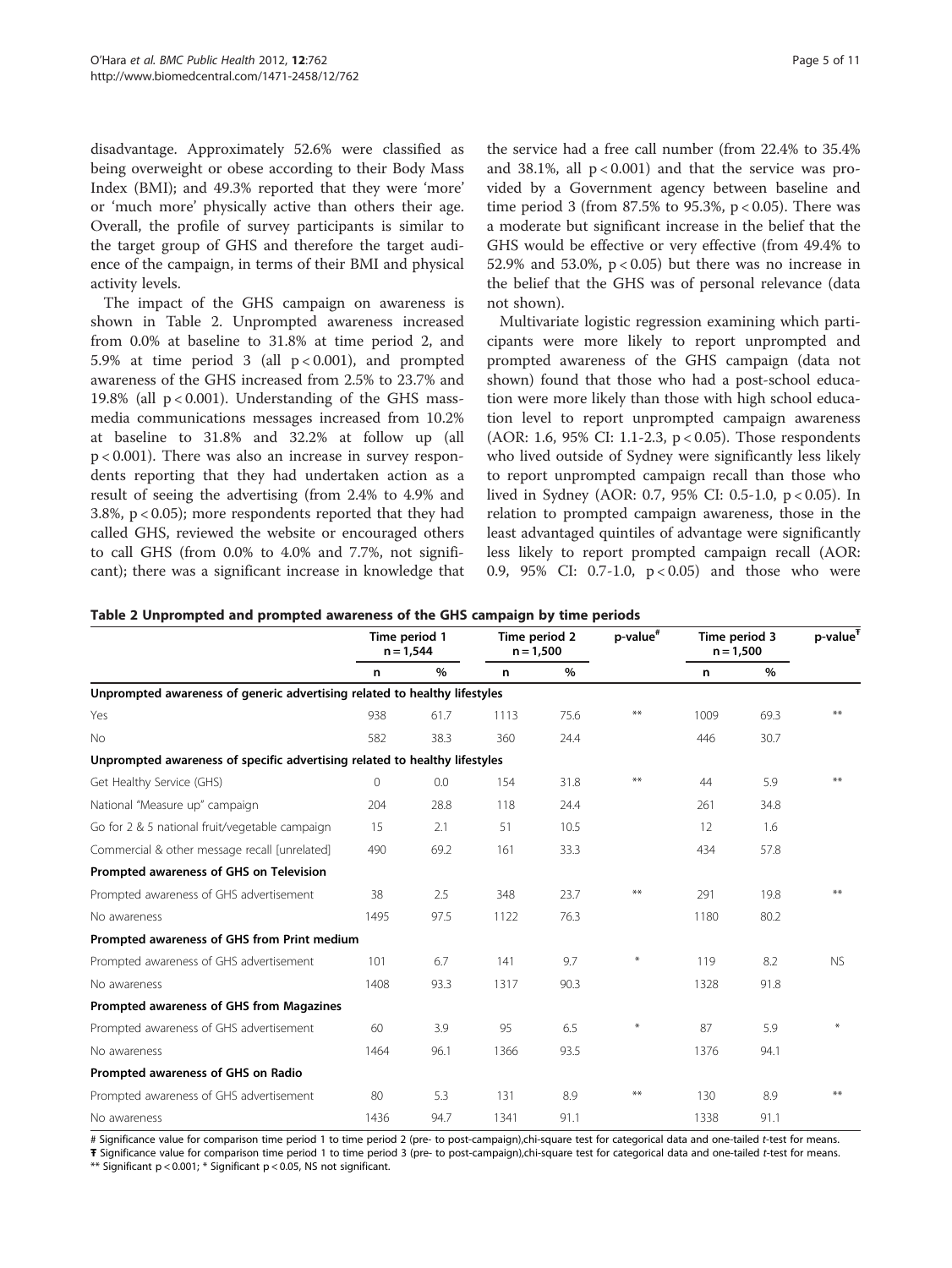overweight and obese were significantly more likely to report prompted campaign recall (AOR: 1.2, 95% CI: 1.0-1.4,  $p < 0.05$ ).

#### GHS usage data

Between 1 July 2010 and 30 June 2011, a total of 7,100 adults registered with the GHS of which 6,375 (89.8%) participants consented for their information to be included for research and evaluation purposes. The majority were female  $(73.1\%)$ , aged  $30 - 59$  years  $(64.1\%)$ , employed (58.6%), spoke English at home (91.9%), and lived in major cities (59.9%), 43.4% had a high school education, 2.8% identified as being Aboriginal and 44.5% were from the lowest two quintiles of disadvantage (data not shown). Table 3 details the pattern of mass-media type cited by participants as their primary referral source. Among all types of mass-media, television was the most commonly cited referral source across genders, age groups, education levels, employment status, language groups, SEIFA, region classification, and participant type (all  $p < 0.001$ ). Press/print advertising was the second most commonly cited mass-media referral source by both males and females, participants aged over 50 years, those who spoke a language other than English at home,

Aboriginal participants, information participants, and those in the lowest two quintiles of advantage. Information in the mail was the third most commonly cited mass media referral source, in particular by those aged over 50 years, not employed, in the lowest two quintiles of socioeconomic advantage, those from a location other than a major city and coaching participants. When comparing the proportions of calls to the GHS during campaign and non-campaign periods, it was found that during periods when mass-media advertising was used to promote the GHS, there were approximately 73 information participants and 95 coaching participants recruited per week, 4 times and 2.5 times as many as when there is no mass-media advertising respectively.

The results of a logistic regression analysis (data not shown) examining associations between socio-demographic characteristics, participant type and the likelihood of citing mass-media as the referral source showed that males (AOR: 1.44, 95% CI: 1.27-1.64), Aboriginal callers (AOR: 1.46, 95% CI: 1.02-2.07), and those who contacted the GHS requesting information only (AOR: 1.49, 95% CI: 1.33-1.67) were significantly more likely to cite massmedia advertising as their source of referral. Participants who were significantly less likely to cite mass-media as a

Table 3 Socio-demographic profile of participants by type of referral source (mass-media channels and other)

|                   |                                           | Mass-media |      |              |         |     |                    |     |     |          |      |      | Other $#$ | p-value       |  |
|-------------------|-------------------------------------------|------------|------|--------------|---------|-----|--------------------|-----|-----|----------|------|------|-----------|---------------|--|
|                   |                                           |            | TV   |              | Radio   |     | <b>Press/Print</b> | Web |     | Mail out |      |      |           |               |  |
|                   |                                           | n          | %    | n            | %       | n   | %                  | n   | %   | n        | $\%$ | n    | $\%$      |               |  |
| Gender            | Female                                    | 2074       | 45.4 | 39           | 0.9     | 621 | 13.6               | 280 | 6.1 | 519      | 11.4 | 1036 | 22.7      | $<$ 0.0001**  |  |
|                   | Male                                      | 854        | 51.6 | 34           | 2.1     | 237 | 14.3               | 112 | 6.8 | 161      | 9.7  | 258  | 15.6      |               |  |
| <b>Age Groups</b> | 18-49 years                               | 1859       | 54.8 | 50           | 1.5     | 313 | 9.2                | 284 | 8.4 | 213      | 6.3  | 676  | 19.9      | $< 0.0001$ ** |  |
|                   | $50+$ years                               | 1069       | 37.8 | 23           | 0.8     | 545 | 19.3               | 108 | 3.8 | 467      | 16.5 | 618  | 21.8      |               |  |
| <b>Education</b>  | High school education                     | 1267       | 46.9 | 32           | 1.2     | 457 | 16.9               | 104 | 3.8 | 332      | 12.3 | 510  | 18.9      | $< 0.0001**$  |  |
|                   | Other                                     | 1654       | 47.1 | 41           | 1.2     | 399 | 11.4               | 288 | 8.2 | 346      | 9.9  | 782  | 22.3      |               |  |
| <b>Employment</b> | Employed                                  | 1728       | 47.6 | 62           | 1.7     | 458 | 12.6               | 285 | 7.9 | 297      | 8.2  | 798  | 22.0      | $< 0.0001$ ** |  |
|                   | Other                                     | 1194       | 46.2 | 11           | 0.4     | 396 | 15.3               | 106 | 4.1 | 382      | 14.8 | 494  | 19.1      |               |  |
| Language          | English                                   | 2746       | 47.2 | 71           | 1.2     | 780 | 13.4               | 354 | 6.1 | 643      | 11.1 | 1223 | 21.0      | $0.001***$    |  |
|                   | Other                                     | 182        | 44.6 | 2            | 1.2     | 78  | 19.1               | 38  | 9.3 | 37       | 9.1  | 71   | 17.4      |               |  |
| Indigenous        | <b>No</b>                                 | 2837       | 46.9 | 73           | 1.2     | 828 | 13.7               | 380 | 6.3 | 671      | 11.1 | 1259 | 20.8      | 0.074         |  |
|                   | Yes                                       | 91         | 51.4 | $\mathbf{0}$ | $\circ$ | 30  | 16.9               | 12  | 6.8 | 9        | 5.1  | 35   | 19.8      |               |  |
| <b>SEIFA</b>      | 1st/2nd/3rd-quintile - most<br>advantaged | 1711       | 48.7 | 41           | 1.2     | 474 | 13.5               | 249 | 7.1 | 306      | 8.7  | 733  | 20.9      | $< 0.0001**$  |  |
|                   | 4th & 5th-quintile-most<br>disadvantage   | 660        | 43.1 | 20           | 1.3     | 219 | 14.3               | 81  | 5.3 | 204      | 13.3 | 348  | 22.7      |               |  |
| Region            | Major Cities                              | 1851       | 49.6 | 59           | 1.6     | 541 | 14.5               | 280 | 7.5 | 313      | 8.4  | 687  | 18.4      | $< 0.0001**$  |  |
|                   | Other                                     | 1077       | 43.2 | 14           | 0.6     | 317 | 12.7               | 112 | 4.5 | 367      | 13.7 | 607  | 24.3      |               |  |
| Participant type  | Information participant                   | 1211       | 47.5 | 33           | 1.3     | 410 | 16.1               | 221 | 8.7 | 231      | 9.1  | 442  | 17.3      | $< 0.0001**$  |  |
|                   | Coaching participant                      | 1717       | 46.7 | 40           | 1.1     | 448 | 12.2               | 171 | 4.7 | 449      | 12.2 | 852  | 23.2      |               |  |

# Other sources of referral include - friends/family, health professional and general practitioner referral, workplace/employer and other sources.

\*\* Significant at Bonferroni adjusted p-value of 0.003.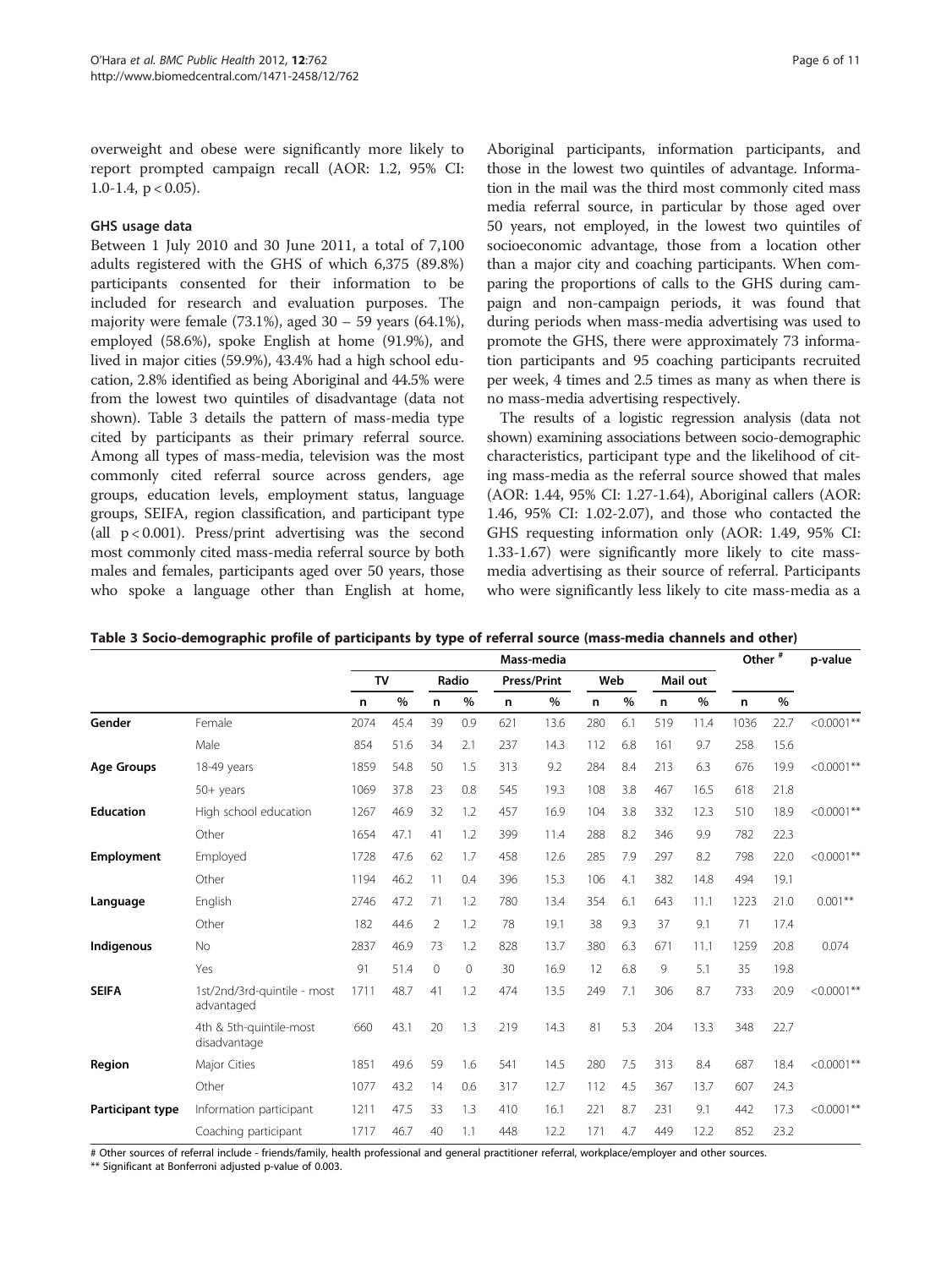referral source were aged 50+ years (AOR: 0.59, 95% CI: 0.53-0.66), had a tertiary education (AOR: 0.84, 95% CI: 0.75-0.95), were from the lowest two quintiles of advantage (AOR: 0.90, 95% CI: 0.79-1.00), or lived in places other than major cities (AOR: 0.63, 95% CI: 0.57-0.70).

The relationships between media exposure, referral sources and registering as coaching participants are shown in the multiple logistic regression Models 1–6 of Table [4](#page-7-0). The models are presented in the order in which they were developed. Models 1 and 2 present unadjusted associations between media exposure and referral sources and registering as a coaching participant. Models 3 to 5 present adjusted associations for gender, age, Aboriginal status, language, education level, socioeconomic status, and regionality. The final Model 5 includes all the socio-demographic, referral sources and media campaign exposure. The independent and strength of associations between referral sources, media campaign exposure and likelihood of registering as coaching participants remained relatively stable even after adjusting for socio-demographic variables. Odds ratios across all the models clearly show that when there were high levels of media exposure (which included a television component), the recruitment of participants into the coaching program was less likely than when there was no media exposure (AOR: 0.8, 95% CI: 0.6-0.9). The final model, Model 5 further shows that, those participants who cited press, web and television as their referral source were significantly less likely to register as coaching participants when compared to participants who cited other "secondary" referral sources such as health professional referral, family and friends and their workplace (AOR: 0.6, 95% CI: 0.5-0.7, AOR: 0.4, 95% CI: 0.3- 0.5, AOR: 0.7, 95% CI: 0.7-0.9, respectively). There was no difference between mail out information cited as a referral source and other "secondary" referral sources and coaching participant recruitment.

## **Discussion**

The GHS mass-media marketing campaign was effective at raising awareness about GHS, at increasing GHS knowledge particularly in relation to the GHS being provided by a Government agency and that it could be contacted through a freecall phone number. Results from the current study are consistent with previous evidence that mass-media can have a positive impact on service utilisation [[10](#page-9-0)], and demonstrate an increase call volume to GHS, particularly by males, those aged 30 – 39 year old, those who were employed, those from the lowest two quintiles of advantage, those living in major cities and those registering as information participants. This study also demonstrated that during periods of GHS mass-media advertising four times and 2.5 times as many information and coaching participants respectively

were recruited compared to when GHS relied on other non-media promotional and referral mechanisms.

The increase in the levels of awareness (prompted and unprompted) associated with the GHS following the periods of mass-media advertising are in line with other public health related mass-media campaigns [\[29-31](#page-10-0)]. Interestingly there was higher unprompted awareness at time period 2 (31.8%) compared to time period 3 (5.9%) which could be accounted for by national healthy weight campaign airing prior to time period 2, whilst only aired in NSW for four weeks, it had a high level of media exposure. Those participants who lived in locations other than Sydney were more likely to report prompted awareness of the GHS advertising, whereas those from the lowest two quintiles of socio-economic advantage were less likely to report prompted awareness. This indicates the success of the mass-media advertising at promoting GHS to those outside of Sydney but not being as successful at reaching those in the lowest quintiles of socio-economic advantage; confirming the important role that mass-media advertising has in facilitating rural accessibility [[19\]](#page-9-0).

It is well reported that raising awareness may be a mediator of taking action and that those who are more aware are also more amenable to engaging in behaviour change or health-care seeking behaviours [\[32-36\]](#page-10-0). Respondents to the tracking survey reported having undertaken some behavioural lifestyle changes as a result of seeing the GHS mass-media advertising, including choosing to be more active and eating more healthy foods; the magnitude of change was small (2.5%), but still significant. This is good news for both promoting healthy lifestyle behaviours and GHS service utilisation. With the significant increases in awareness brought about by the implementation of the GHS advertising campaign, the results clearly show that GHS mass-media advertising has a substantial impact on the call volume to the GHS as well as influencing positive changes towards increasing physical activity and choosing to eat healthier foods, effects similar to the "tip of the iceberg" of quitting activity experienced as a greater proportion of calls to the Quitline [[37](#page-10-0)].

The inclusion of GHS service utilisation data in this study recognises the importance of campaign related process evaluation, including collecting information pertaining to a call to action by any social marketing campaign [\[32\]](#page-10-0). Moreover, the mass-media campaign was particularly effective at reaching males, 18–49 year olds and those in the lowest two quintiles of advantage. However, mass-media was also cited as the main referral source for those who opted for information-only package, whereas those who registered in the coaching program were more likely to have identified another source of referral such as family or friends, workplaces, general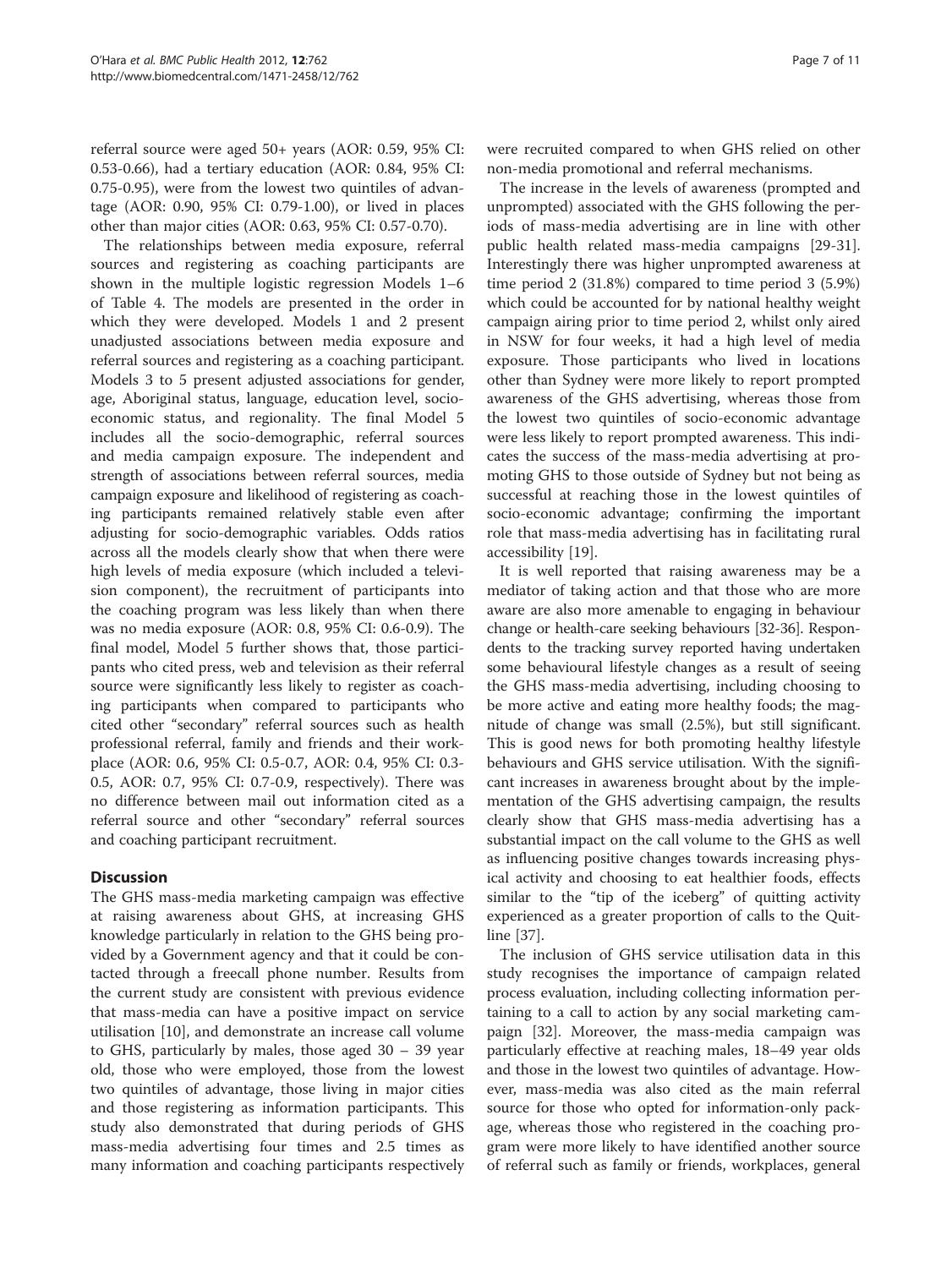|                   |                                                 | <b>Total</b> | Coaching |      | Model 1                |        | Model 2             |              | Model 3                 |            | Model 4               |              | Model 5                                  |
|-------------------|-------------------------------------------------|--------------|----------|------|------------------------|--------|---------------------|--------------|-------------------------|------------|-----------------------|--------------|------------------------------------------|
|                   |                                                 | N            | n        | $\%$ | Media<br>exposure      |        | Referral<br>sources |              | SE, referral<br>sources |            | SE, media<br>exposure |              | SE, media exposure<br>& referral sources |
| Gender            | Female (ref)                                    | 4661         | 2846     | 61.1 |                        |        |                     |              |                         |            |                       |              |                                          |
|                   | Male                                            | 1714         | 873      | 50.9 |                        |        |                     |              | $0.72$ (0.64-0.81)      | $***$      | $0.70(0.63 - 0.79)$   | $***$        | $0.72$ (0.64-0.81)                       |
| <b>Age Groups</b> | 18-49 years (ref)                               | 3485         | 2021     | 58.0 |                        |        |                     |              |                         |            |                       |              |                                          |
|                   | $50+$ years                                     | 2890         | 1698     | 58.8 |                        |        |                     |              | $0.97(0.87-1.09)$       | <b>NS</b>  | $1.00(0.89-1.11)$     | <b>NS</b>    | $0.98(0.87-1.09)$                        |
| Aboriginal        | Non Aboriginal (ref)                            | 6197         | 3609     | 58.2 |                        |        |                     |              |                         |            |                       |              |                                          |
|                   | Aboriginal                                      | 178          | 110      | 61.8 |                        |        |                     |              | 1.23 (0.90-1.68)        | <b>NS</b>  | $1.13(0.83 - 1.55)$   | <b>NS</b>    | 1.21 (0.88-1.66)                         |
| Language          | English (ref)                                   | 5858         | 3473     | 59.3 |                        |        |                     |              |                         |            |                       |              |                                          |
|                   | Other                                           | 517          | 246      | 47.6 |                        |        |                     |              | $0.96(0.78-1.19)$       | <b>NS</b>  | $0.94(0.76-1.16)$     | <b>NS</b>    | $0.97$ $(0.78-1.20)$                     |
| <b>Education</b>  | High school education (ref)                     | 2714         | 1551     | 57.1 |                        |        |                     |              |                         |            |                       |              |                                          |
|                   | Tertiary                                        | 3541         | 2155     | 60.9 |                        |        |                     |              | 1.24 (1.12-1.39)        | $***$      | 1.25 (1.12-1.39)      | $***$        | $1.24(1.12-1.39)$                        |
| <b>Employment</b> | Employed (ref)                                  | 3664         | 2096     | 57.2 |                        |        |                     |              |                         |            |                       |              |                                          |
|                   | Other                                           | 2588         | 1609     | 62.2 |                        |        |                     |              | 1.28 (1.14-1.43)        | $***$      | $1.27(1.14-1.42)$     | $\star\star$ | $1.27(1.13-1.42)$                        |
| <b>SEIFA</b>      | 1st/2nd/3rd-quintile - most<br>advantaged (ref) | 3552         | 2122     | 59.7 |                        |        |                     |              |                         |            |                       |              |                                          |
|                   | 4th & 5th-quintile-most<br>disadvantage         | 2823         | 1597     | 56.6 |                        |        |                     |              | $0.93(0.83 - 1.03)$     | <b>NS</b>  | $0.94(0.84-1.04)$     | <b>NS</b>    | $0.93$ $(0.83 - 1.03)$                   |
| Region            | Major Cities (ref)                              | 3770         | 2234     | 59.3 |                        |        |                     |              |                         |            |                       |              |                                          |
|                   | Other                                           | 2605         | 1485     | 57.0 |                        |        |                     |              | $0.93(0.83 - 1.04)$     | <b>NS</b>  | $0.97(0.87 - 1.08)$   | <b>NS</b>    | $0.93(0.83 - 1.04)$                      |
| Referral          | Other (ref)                                     | 1294         | 852      | 65.8 |                        |        |                     |              |                         |            |                       |              |                                          |
|                   | Radio                                           | 73           | 40       | 54.8 |                        |        | $0.63(0.39-1.01)$   | <b>NS</b>    | $0.72(0.44 - 1.16)$     | <b>NS</b>  |                       |              | $0.74(0.45-1.19)$                        |
|                   | Press                                           | 858          | 448      | 52.2 |                        |        | $0.57(0.48 - 0.68)$ | $***$        | $0.60(0.49 - 0.71)$     | $\ast\ast$ |                       |              | $0.60$ $(0.50 - 0.72)$                   |
|                   | Web                                             | 392          | 171      | 43.6 |                        |        | $0.40(0.32 - 0.51)$ | $\ast\ast$   | $0.40(0.32 - 0.51)$     | $\ast\ast$ |                       |              | $0.41(0.32 - 0.52)$                      |
|                   | Mail out                                        | 680          | 449      | 66.0 |                        |        | $1.02(0.83 - 1.23)$ | <b>NS</b>    | 1.03 (0.84-1.25)        | <b>NS</b>  |                       |              | $1.00(0.82 - 1.22)$                      |
|                   | TV                                              | 2928         | 1717     | 58.6 |                        |        | $0.74(0.64 - 0.84)$ | $\star\star$ | $0.76$ (0.66-0.87)      | $\ast\ast$ |                       |              | $0.70(0.69 - 0.91)$                      |
| Media exposure    | None(ref)                                       | 677          | 454      | 67.1 |                        |        |                     |              |                         |            |                       |              |                                          |
|                   | Medium level                                    | 1599         | 966      | 60.4 | $0.75(0.62 - 0.91)$    | $\ast$ |                     |              |                         |            | $0.78(0.64 - 0.94)$   | $\ast$       | $0.88(0.72 - 1.06)$                      |
|                   | High level                                      | 4099         | 2299     | 56.1 | $0.63$ $(0.53 - 0.75)$ | $***$  |                     |              |                         |            | $0.69(0.58-0.82)$     | $***$        | $0.76$ $(0.63 - 0.91)$                   |

<span id="page-7-0"></span>

|  | Table 4 Adjusted Odds Ratio (AOR) and 95% confidence intervals (CI) for likelihood of registering as coaching participants |  |  |  |
|--|----------------------------------------------------------------------------------------------------------------------------|--|--|--|
|  |                                                                                                                            |  |  |  |

Ref: Reference. SEIFA: Socio-Economic Index for Areas, SE Socio-economic variables \*\* Significant at p <sup>&</sup>lt; 0.001, \* Significant at p <sup>&</sup>lt; 0.05, NS: not significant.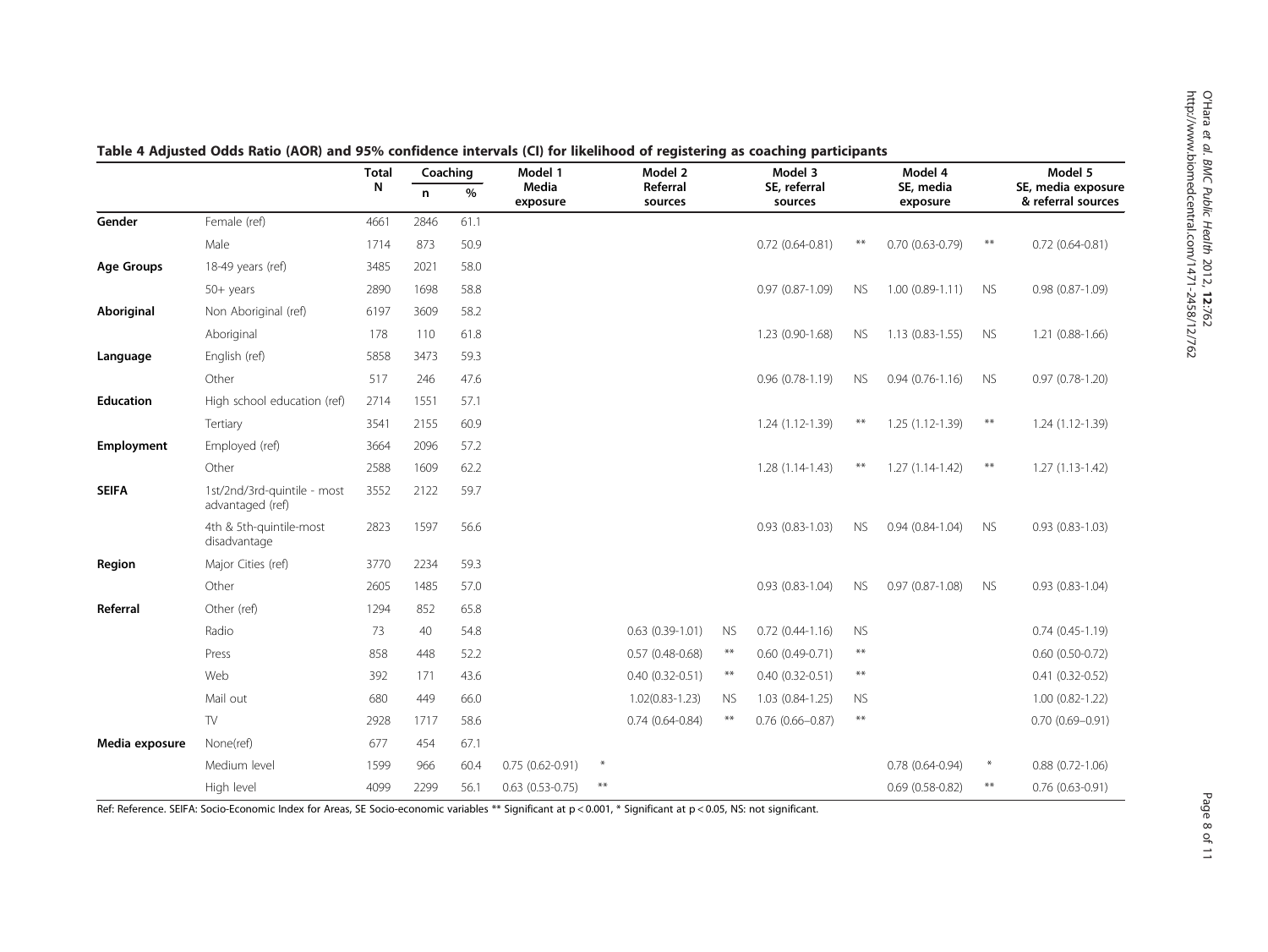practitioner and health professional referrals. This is similar to the experience of telephone-based smoking cessation Quitlines where greater recruitment to counselling occurs when the advertising investment was lower [[37\]](#page-10-0) and other referral mechanisms are relied upon.

The findings of this study also provide important evidence in relation to the effectiveness of specific components of the mass-media campaign. The information from service usage data lends support to the general effectiveness of the television advertising across all sociodemographic segments at recruiting GHS participants in general. Second to television advertising, press advertising was also particularly effective at recruiting those aged  $50 + years$ , those in the 4th and 5th quintile and those who identified as being from Aboriginal communities and those who speak a language other than English at home. This provides valuable support to the need to ensure the integration of campaign messages aimed at vulnerable communities using culturally specific mechanisms. In early 2010 GHS press advertisements were adapted to be more appropriate to Aboriginal communities and culturally and linguistically diverse communities and placed in Aboriginal and other community specific publications. The results from service usage data support the effectiveness of these initiatives at promoting participant engagement from these communities. The distribution of GHS information in specifically targeted households was also particularly effective at recruiting participants over the age of 50 years, those who were not employed, in the lowest two quintiles of advantage and those who lived outside of major cities, reflecting the targeted placement of this promotion.

The question of which types of mass-media are most effective at recruiting coaching participants is also of importance; as it is the evidence-based coaching program that is more likely to change the long term chronic disease risk factor profile of adults, compared to those registered as information-only participants. In this regard, when compared to other types of mass-media referral sources, mail out was most effective at recruiting individuals to the coaching program (in the presence of mass-media exposure). This study also notes that it is sources other than mass-media that are most effective at recruiting coaching participants. That is, recommendations from family and friends, and even the employer or workplace, as well as direct referrals by general practitioners and other health professionals are critical in "introducing" a potential participant to the GHS. These referral mechanisms, like the information provided in the letter box, provide an opportunity to explain the GHS in further detail and result in a greater likelihood of a participant registering for the coaching program.

The current findings provide opportunities for improving the ways in which mass-media and GHS itself can

work to increase GHS coaching participation rates. In particular, the authors draw on the experience of Quitline promotion as a tobacco cessation support service with varying service levels, which are undertaken within a comprehensive approach to tobacco control massmedia that include both "push" and "pull" style campaigns. The "push" style campaigns tend to promote the health consequences of smoking and are supported by "pull" campaigns that offer advice/counselling or suggest a call to action [[37,38](#page-10-0)]. Within this context, a study has shown that the "pull" style advertising is successful at recruiting participants to the ongoing support offered by the Quitline, rather than just opting for the information component [[37\]](#page-10-0). The GHS as a support service is primarily being promoted in isolation of any public health education about the health consequences of physical inactivity, unhealthy eating and overweight/obesity. Thus, recruitment of coaching participants through mass-media may be more successful when positioned within a wider campaign. The promotion of the GHS within the national healthy weight campaign for four weeks during the study period did not allow for adequate exploration of this hypothesis. Further, the success of the letterbox and magazine pamphlet insert was as effective as other secondary referral sources at recruiting coaching participants. This, alongside the broader mass-media campaign advertising is a low cost promotion that can be targeted to particular populations and warrants repeat use. Specifically-developed print advertising was successful at recruiting Aboriginal and culturally and linguistically diverse communities to GHS and if further refined to include more detail about the availability of coaching support may be successful at increasing the number of registrants to coaching program.

The results of this study also have practical implications for the design of the GHS and the opportunity to facilitate greater recruitment into coaching among those who contact GHS. The current introductory script to all callers promotes the information kit as the first option, followed by the health coaching program. The coaching program could be promoted as the default service option and for those that are reluctant to join, the information kit could be provided with the addition of a follow up phone call persuading coaching program involvement. Currently 5% of information participants re-contact the GHS and opt to join the coaching program, opportunities to maximise this conversion rate would be beneficial.

#### Limitations

The evaluation of the GHS mass-media campaign has certain limitations, namely there may be possible sample bias due to the tracking survey only being offered to those who have landlines; and the design was uncontrolled,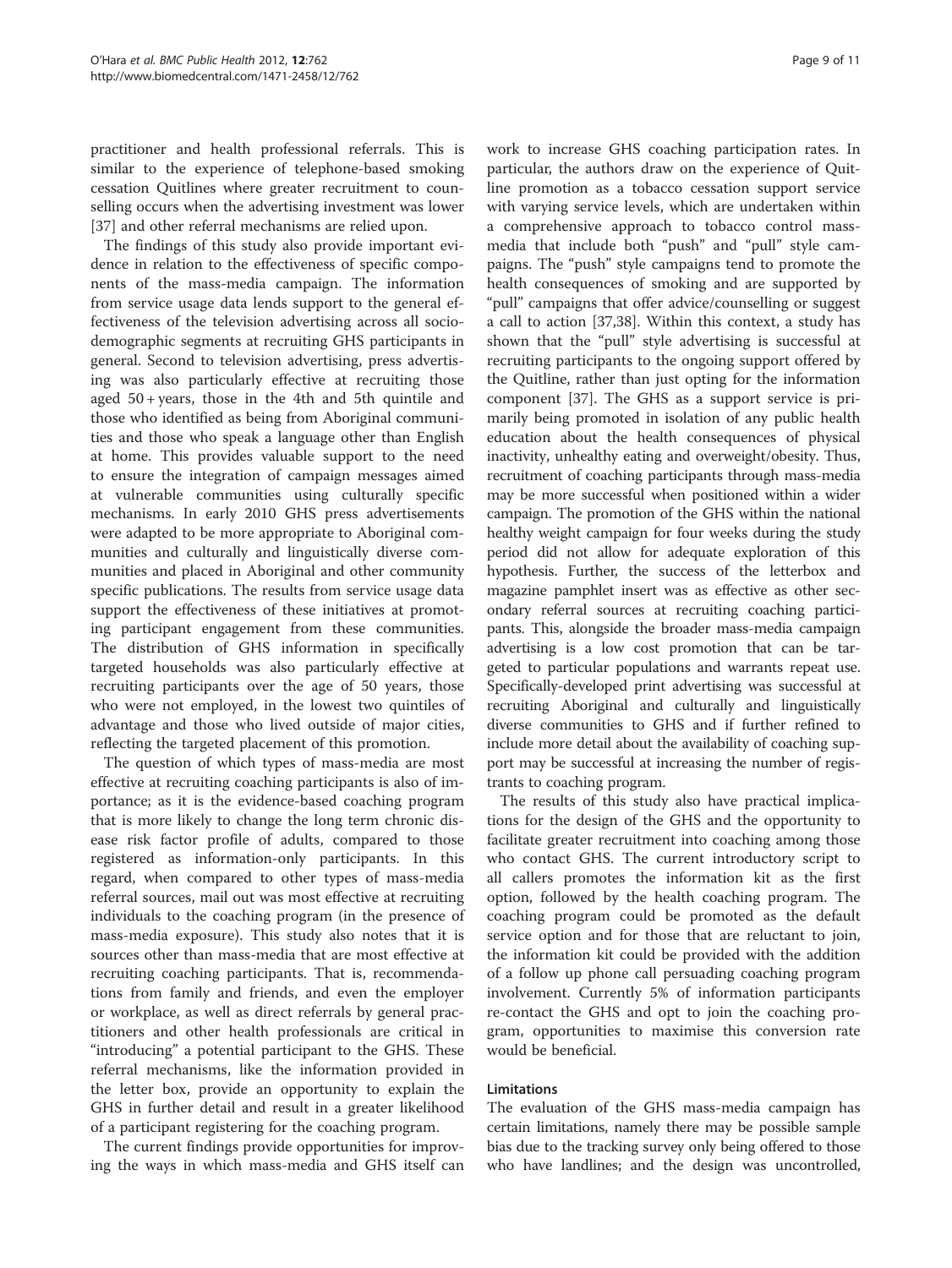<span id="page-9-0"></span>which is a limitation common to many population based campaign evaluations [\[32\]](#page-10-0). The inclusion of GHS service usage data, however, provides an opportunity to corroborate and support the information obtained in the tracking survey.

#### Conclusions

Mass-media campaigns, led by television advertising, are effective at increasing awareness, knowledge and beliefs regarding the GHS. There is also a clear relationship between mass-media and the recruitment of GHS participants. Whilst television with its universal reach and visibility, is required to lead GHS recruitment efforts, it is of public health importance that auxiliary mass-media, including tailored press advertising and targeted letterbox information is used to recruit particularly vulnerable communities; further opportunities to have the service "introduced" to the participant by second-party referral sources are important to ensure coaching participation. The utility of the GHS coaching component could be further promoted with changes to the GHS introductory script and through general mass-media campaigns promoting healthy weight which incorporate the GHS in a supportive "pull" support style campaign.

The results of this study have implications for broader service utilisation; mass media strategies are effective at ensuring universal reach and when supplemented by other referral channels such as health professionals and targeted promotional activities, the mix of strategies can maximise recruitment and engagement in populationwide lifestyle change programs.

#### Competing interests

The authors acknowledge that there are no competing interests.

#### Authors' contributions

BOH was responsible for the design, drafting, analysis of data, and drafting and editing of the manuscript. AB was responsible for the reviewing and editing the manuscript. PP was responsible for reviewing and editing the manuscript and overseeing the data analysis. All authors read and approved the final manuscript.

#### Acknowledgements

The authors would like to acknowledge and thank the NSW Ministry of Health for funding the evaluation of the Get Healthy Service; the Social Research Centre for conducting the tracking survey for the mass-media campaign evaluation; and Joanne Smith, Centre for Population Health, NSW Ministry of Health for her contribution to the manuscript. This work was completed while Blythe O'Hara was an employee of the NSW Ministry of Health.

#### Received: 2 July 2012 Accepted: 4 September 2012 Published: 11 September 2012

#### References

- Australian Bureau of Statistics: National Health Survey: Summary of Results 2007–08. Canberra: Australian Bureau of Statistics; 2009.
- 2. Centre for Epidemiology and Research: NSW Population Health Survey (HOIST). Sydney: NSW Department of Health; 2008.
- 3. Colagiuri S, Lee CMJ, Colagiuri R, Magliano D, Shaw JE, Zimmet PZ, Caterson ID: The cost of overweight and obesity in Australia. Medical Journal of Australia 2010, 192(5):260–264.
- 4. Eakin EG, Lawler SP, Vandelanotte C, Owen N: Telephone interventions for physical activity and dietary behaviour change. American Journal of Preventive Medicine 2007, 32(5):419–434.
- 5. Goode AD, Reeves MM, Eakin EG: Telephone-delivered interventions for physical activity and dietary behavior change: an updated systematic review. American Journal of Preventive Medicine 2012, 42(1):81–88.
- 6. Centre for Epidemiology and Research: Health Statistics New South Wales. Sydney: NSW Ministry of Health; 2012.
- 7. Noar S: A 10-year retrospective of research in health mass media campaigns: Where do we go from here? J Heal Commun 2006, 11:21-42.
- 8. Wakefield MA, Loken B, Hornik RC: Use of mass media campaigns to change health behaviour. Lancet 2010, 376:1261–1271.
- 9. Snyder LS, Hamilton MA, Mitchell EW, Kiwanuka-Tondo J, Fleming-Milici F, Proctor D: A meta-analysis of the effect of mediated health communication campaigns on behavior change in the United States. Journal of Health Communication: International Perspectives 2004, 9(S1):71–96.
- 10. Grilli R, Ramsay C, Minozzi S: Mass media interventions: effects on health services utilisation. Cochrane Database of Systematic Reviews 2002, (1). doi[:10.1002/14651858](http://dx.doi.org/10.1002/14651858). Art No.: CD000389.
- 11. Commonwealth Department of Health (Research and Marketing Group): Immunise Australia: Community education campaign. Canberra: Commonwealth Department of Health and Ageing; 1998.
- 12. Chen J, Smith BJ, Loveday S, Bauman A, Costello M, Mackie B, Chung D: Impact of a mass media campaign upon calls to the New South Wales Hep C helpline. Health Promotion Journal of Australia 2005, 16:11–14.
- 13. Perez D, Hardy M, Pimenta N, Walsberger S, Dessaix A, Lewis S, Cotter T, Bishop J: NSW Cherry and Pea campaign 2006–07. Sydney: Cancer Institute NSW; 2009.
- 14. Wakefield M, Miller C: Evaluation of the National Quitline Service. In Australia's National Tobacco Campaign: Evaluation Report volume one. Edited by Hassard K. Canberra: Department of Health and Aged Care; 1999.
- 15. Miller CL, Wakefield M, Roberts L: Uptake and effectiveness of the Australian telephone Quitline service in the context of a mass media campaign. Tob Control 2003, 12:(ii-53–ii58.
- 16. Williams P, Bleasdale T: The relationship between campaign television activity and Quitline call data. In Australia's National Tobacco Campaign: Evaluation Report volume one. Edited by Hassard K. Canberra: Department of Health and Aged Care; 1999.
- 17. Wilson N, Grigg M, Graham L, Cameron G: The effectiveness of television advertising campaigns on generating calls to a national Quitline by Maori. Tob Control 2005, 14:284–286.
- 18. Anderson CM, Zhu S-H: Tobacco quitlines: looking back and looking ahead. Tob Control 2007, 16(Suppl 1):i81–i86.
- 19. O'Hara BJ, Bauman AE, King E, Phongsavan P: Process evaluation of the advertising campaign for the NSW Get Healthy Information and Coaching Service<sup>®</sup>. Health Promotion Journal of Australia 2011, 22:68-71.
- 20. National Health and Medical Research Council: Dietary Guidelines for Australian Adults. Canberra: Australian Government; 2003.
- 21. Department of Health and Ageing: National Physical Activity Guidelines for Adults. Canberra: Australian Government; 2005.
- 22. Carver CS, Scheier MF: On the self-regulation of behavior. Cambridge: Cambridge University Press; 1998.
- 23. Baumeister RF, Gailliot M, DeWall CN, Oaten M: Self-regulation and personality: How interventions increase regulatory success and how depletion moderates the effects of traits on behavior. J Personal 2006, 74(6):1173–1801.
- 24. Palmer S, Tibbs I, Whybrow A: Health coaching to facilitate the promotion of healthy behaviour and achievement of health-related goals. Int J Heal Promot Educ 2003, 41(3):91–93.
- 25. Population Health Division: New South Wales Population Health Survey. Sydney: NSW Department of Health; 2009.
- 26. Australia Bureau of Statistics: Information Paper: An Introduction to Socio-Economic Indexes for Areas (SEIFA). Canberra: Australian Bureau of Statistics, 2039.0; 2006.
- 27. Australian Institute of Health and Welfare: Rural, Regional and Remote Health: A guide to remoteness classifications. Canberra: Commonwealth Department of Health and Ageing, Catalogue PHE 53; 2004.